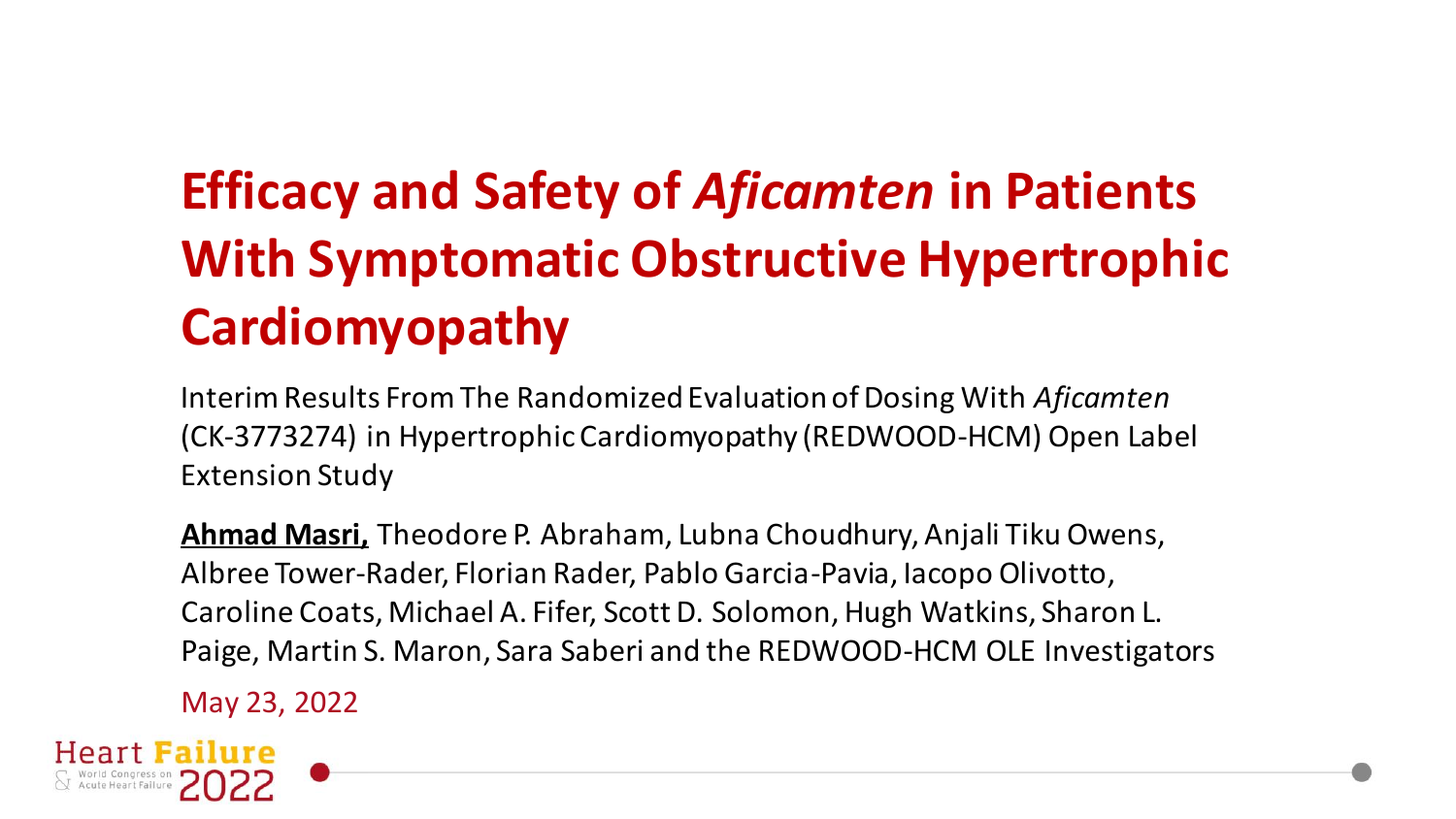# **Background and Overview**



- *Aficamten* is a next-in-class cardiac myosin inhibitor that decreases myocardial contractility in patients with obstructive hypertrophic cardiomyopathy (oHCM)
- The Phase 2 trial, REDWOOD-HCM, enrolled 3 cohorts of patients with oHCM

| <b>Cohort</b> | N  | Population           | <b>Aficamten Doses</b> | <b>Design</b>      |
|---------------|----|----------------------|------------------------|--------------------|
| Cohort 1      | 21 | <b>OHCM</b>          | 5, 10, 15 mg           | Placebo controlled |
| Cohort 2      | 20 | <b>oHCM</b>          | 10, 20, 30 mg          | Placebo controlled |
| Cohort 3      | 13 | oHCM on disopyramide | 5, 10, 15 mg           | Single Arm         |

- In all 3 cohorts, *aficamten* was well-tolerated and treatment was associated with decreases in LVOT gradients, improvements in NYHA functional class, and reduction in cardiac biomarkers
- The REDWOOD-HCM Open Label Extension (OLE) is evaluating long-term safety and efficacy of *aficamten* in patients with HCM over a 5-year period

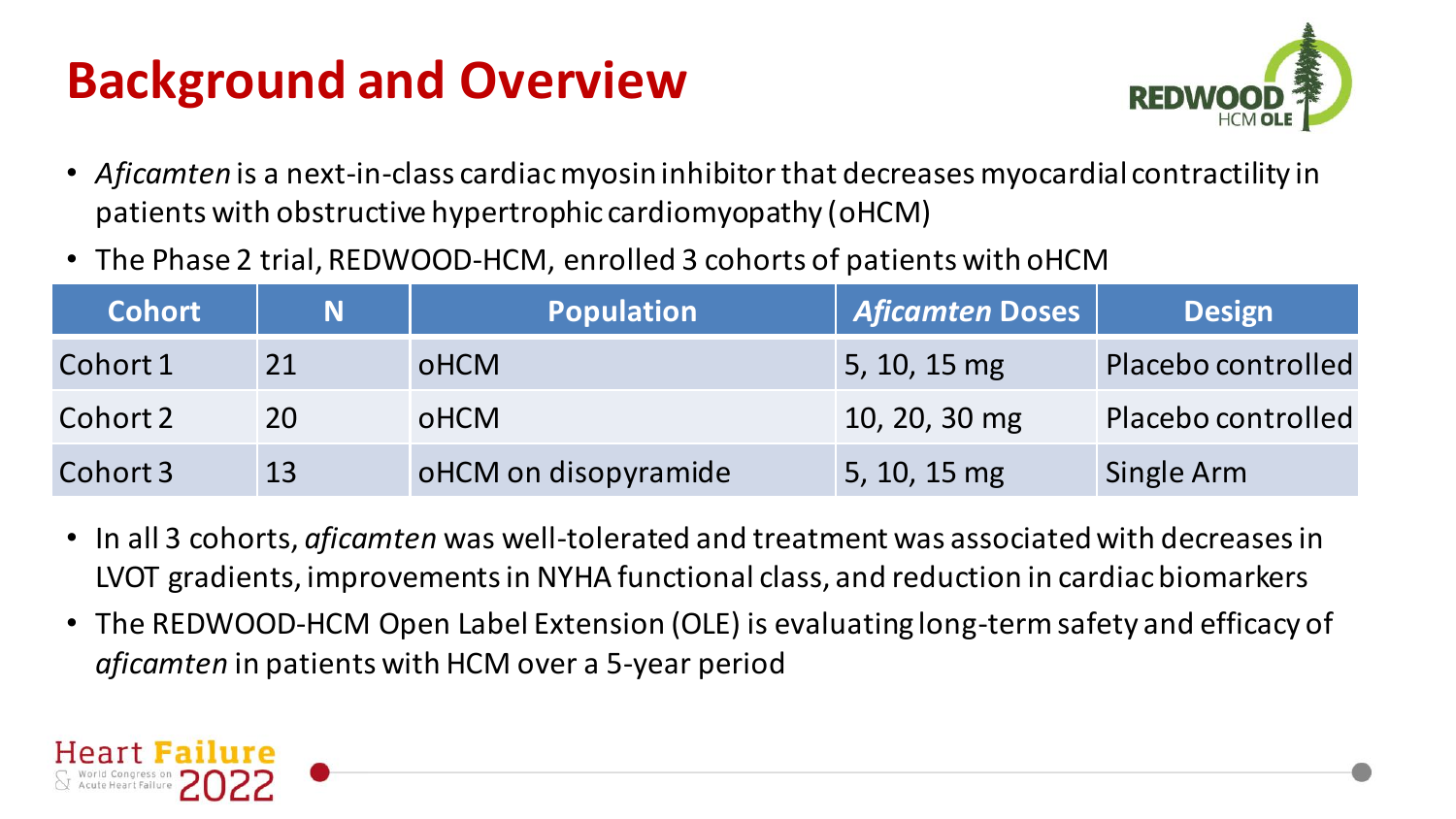# **REDWOOD-HCM OLE: Study Design**





Truncated Echo Occurs at Weeks 48, 96, 144, 192 and 240 Occurs at Weeks 48,144 and 240 **Heart Failure**  $\sum$  World Congress on<br> $\sum$  Acute Heart Failure

- **Echo-guided dose titration based on site reads** is managed by the investigator and can occur at any time during the trial
- No clinical PK monitoring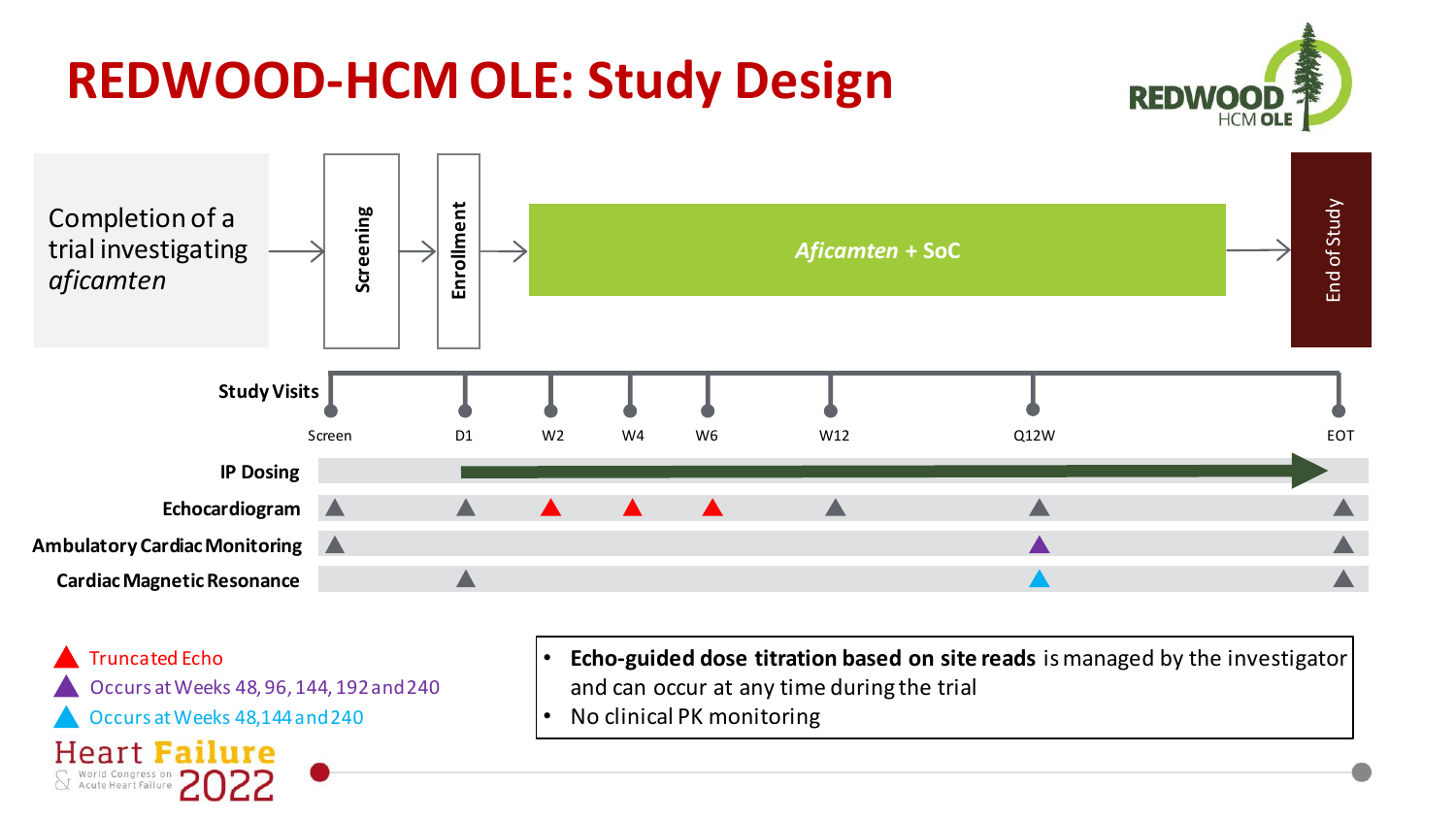# **REDWOOD-HCM OLE: Baseline Characteristics**



| <b>Baseline Characteristics</b>                          | $N = 38$                             |
|----------------------------------------------------------|--------------------------------------|
| Age (Years), Mean (SD) [Range]                           | 59.9 (13.0) [23 - 82]                |
| Female, n (%)                                            | 22 (57.9%)                           |
| BMI (kg/m2), Mean (SD) [Range]                           | 30.1 (6.5) [22-51]                   |
| NYHA Class, n (%)                                        |                                      |
| Class II                                                 | 18 (47.4%)                           |
| Class III                                                | 20 (52.6%)                           |
| Positive family history of HCM, n (%)                    | 9(23.7%)                             |
| Background HCM Therapy, n (%)                            |                                      |
| Beta Blocker                                             | 30 (78.9%)                           |
| Calcium Channel Blocker                                  | 11 (28.9%)                           |
| Disopyramide                                             | 10 (26.3%)                           |
| LVEF* at Screening (%), Mean (SD) [Range]                | 69.7 (4.1) [60-78]                   |
| LVOT-G*, Rest at Screening (mmHg), Mean (SD) [Range]     | 47.0 (26.6) [10-95]                  |
| LVOT-G*, Valsalva at Screening (mmHg), Mean (SD) [Range] | 81.1 (29.1) [23-150]                 |
| NT-proBNP (pg/mL), Geometric Mean (%CV) [Range]          | 628.1 (163.7) [70-8333]              |
| Cardiac Troponin I (ng/L), Geometric Mean (%CV) [Range]  | <b>13.8</b> (287.5) $[3.4 - 2017.1]$ |
| Duration on Treatment in Weeks, Mean (SD) [Range]        | $25.7(11.7)[5-47]$                   |



\*Site read of screening echocardiogram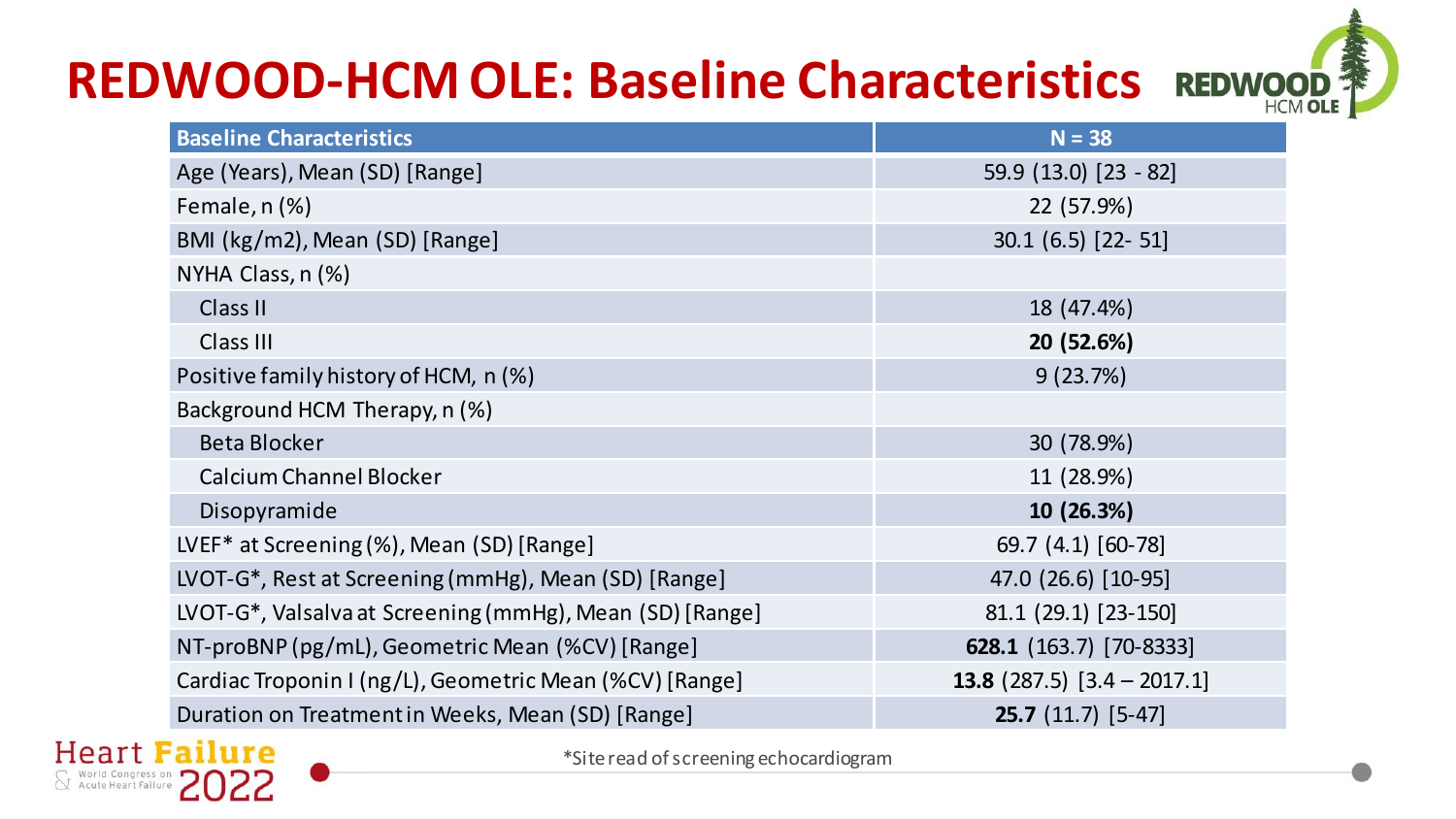### **REDWOOD-HCM OLE:**  *Aficamten* **Dosing Over Time**

- **Site-read**echo-guided dose titration criteria
	- Up-titration if LVEF ≥ 50% plus at least one of the following
		- Resting LVOT-G ≥ 30 mmHg
		- Valsalva LVOT-G ≥ 50 mmHg
	- Down-titration if LVEF < 50%
	- Interruption if LVEF < 40%



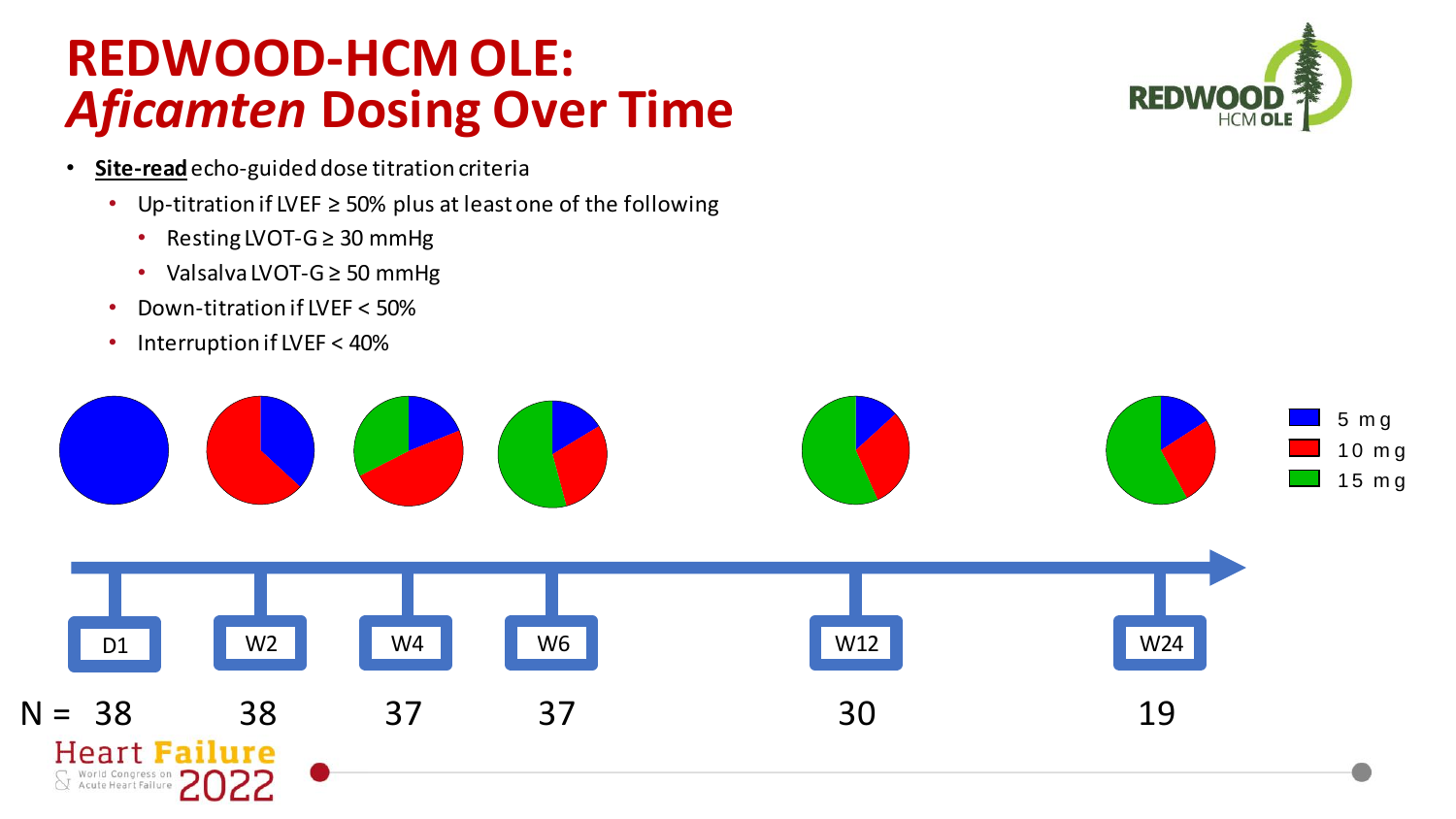### **Rapid and Sustained Reduction in LVOT Gradient**





Data presented as mean ± 95% Confidence Interval

Echocardiographic data from site reads<br>Heart Failure Acute Heart Failure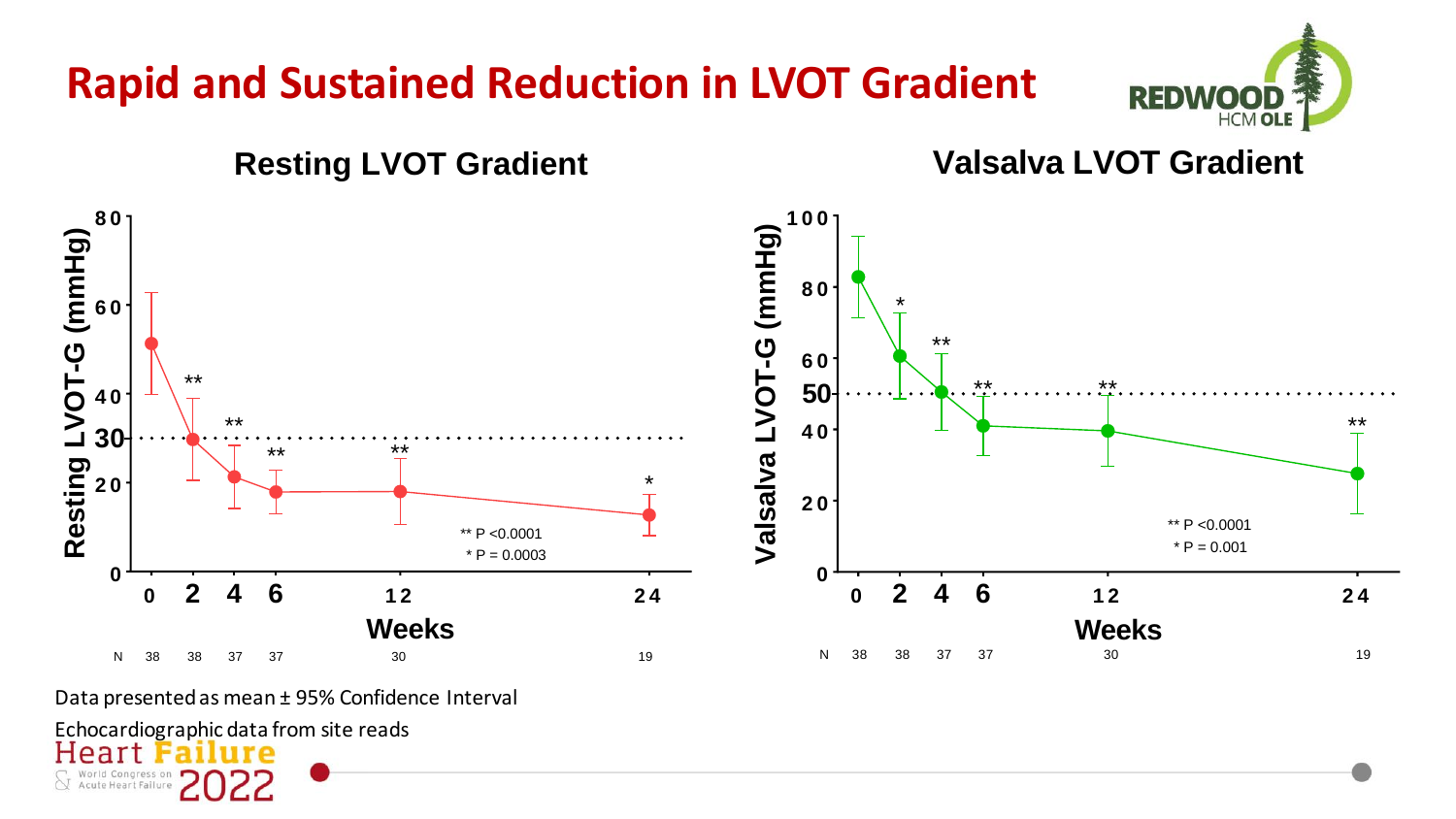# **Minimal and Stable Reduction in LVEF**





Data presented as mean ± 95% Confidence Interval

Echocardiographic data from site reads<br>Heart Failure a  $\bigvee$  Acute Heart Failure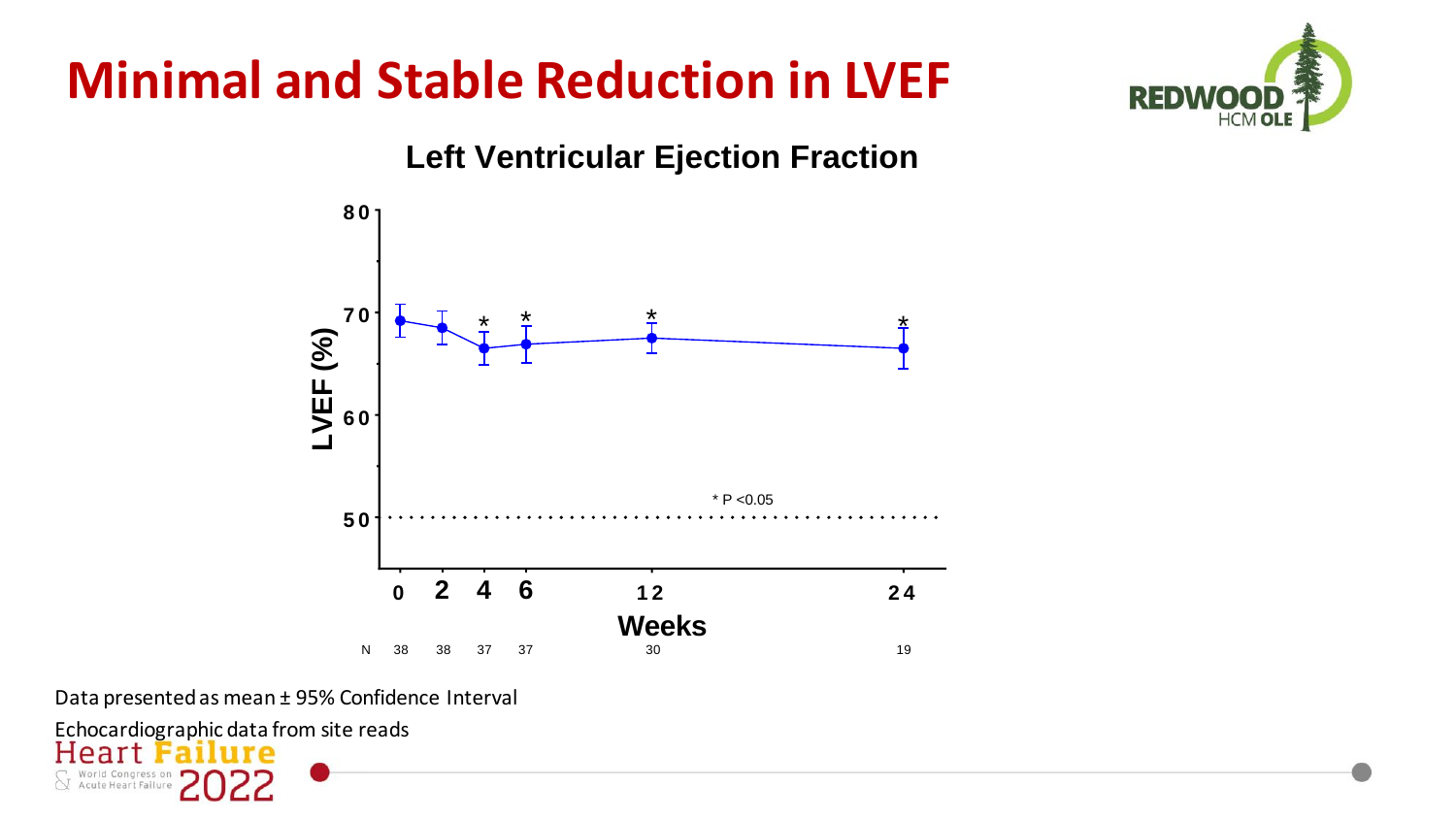### **Improvement in NYHA Class**

**Heart Failure** 

World Congress on<br>
N Acute Heart Failure





No patients had a worsening of NYHA class from baseline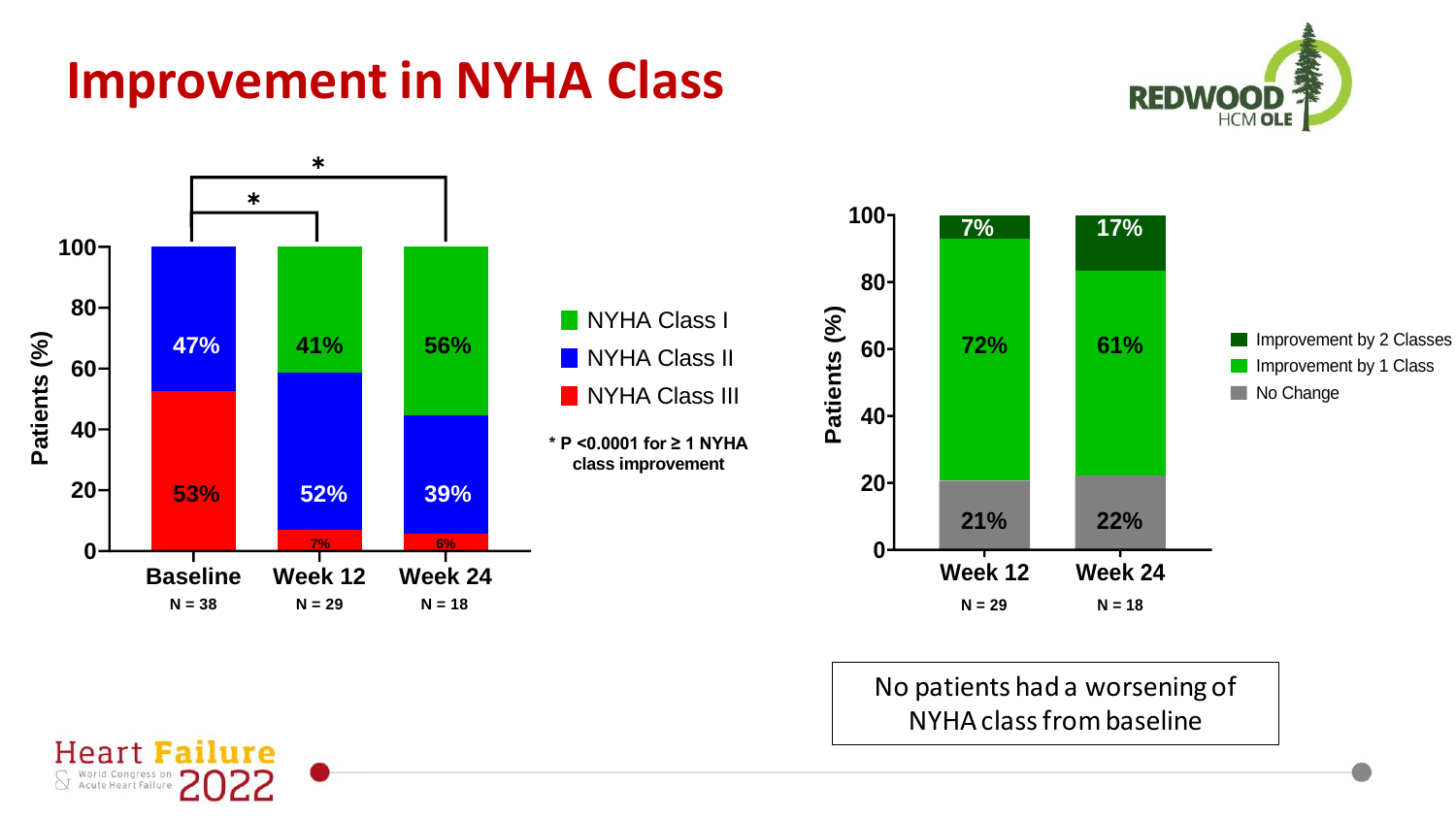







 $* p = 0.002$  for proportional change from baseline

**Heart Failure** World Congress on<br>
X Acute Heart Failure

Data presented as geometric mean ± 95% Confidence Interval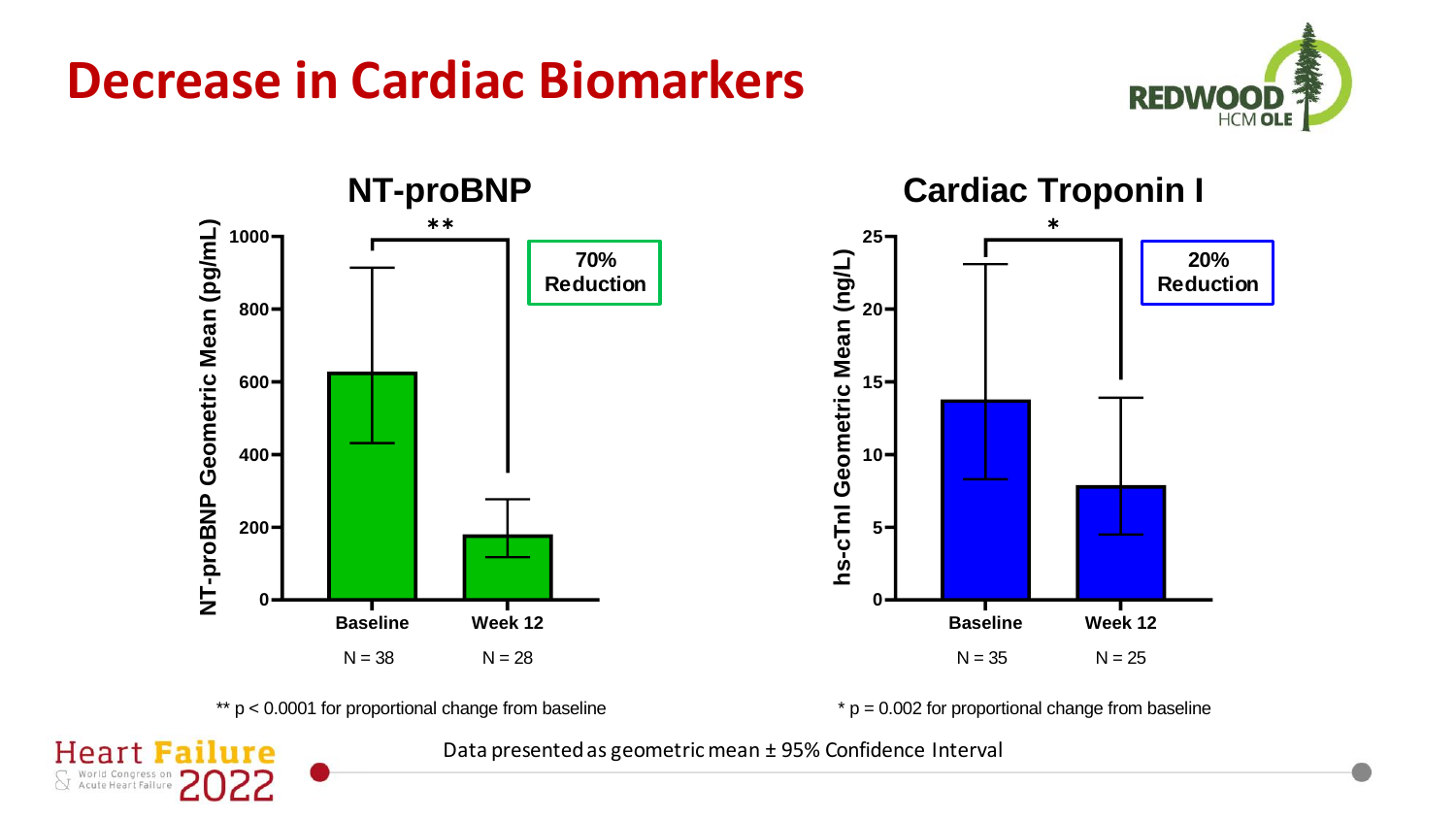### **REDWOOD-HCM OLE: Safety**



|                                                 | $N = 38$ |
|-------------------------------------------------|----------|
| Patients with at Least One TEAE                 | 28 (74%) |
| Patients with at Least One Related TEAE         | 8(21%)   |
| Patients with at Least One TESAE                | 2(5%)    |
| Patients with at Least One Severe TEAE          | 1(3%)    |
| Patients with TEAE Leading to Drug Interruption | 1(3%)    |
| Patients with TEAE Leading to Dose Reduction    | 2(5%)    |

TEAE: Treatment Emergent Adverse Event

TESAE: Treatment Emergent Serious Adverse Event

| AEs occurring in more than 1 subject |
|--------------------------------------|
|--------------------------------------|

- Headache (4)
- Dizziness (3)
- Alopecia (2)
- Atrial fibrillation (2)
- Diarrhea (2)
- Fatigue (2)
- Parosmia (2)
- Rash (2)
- Sinusitis (2)

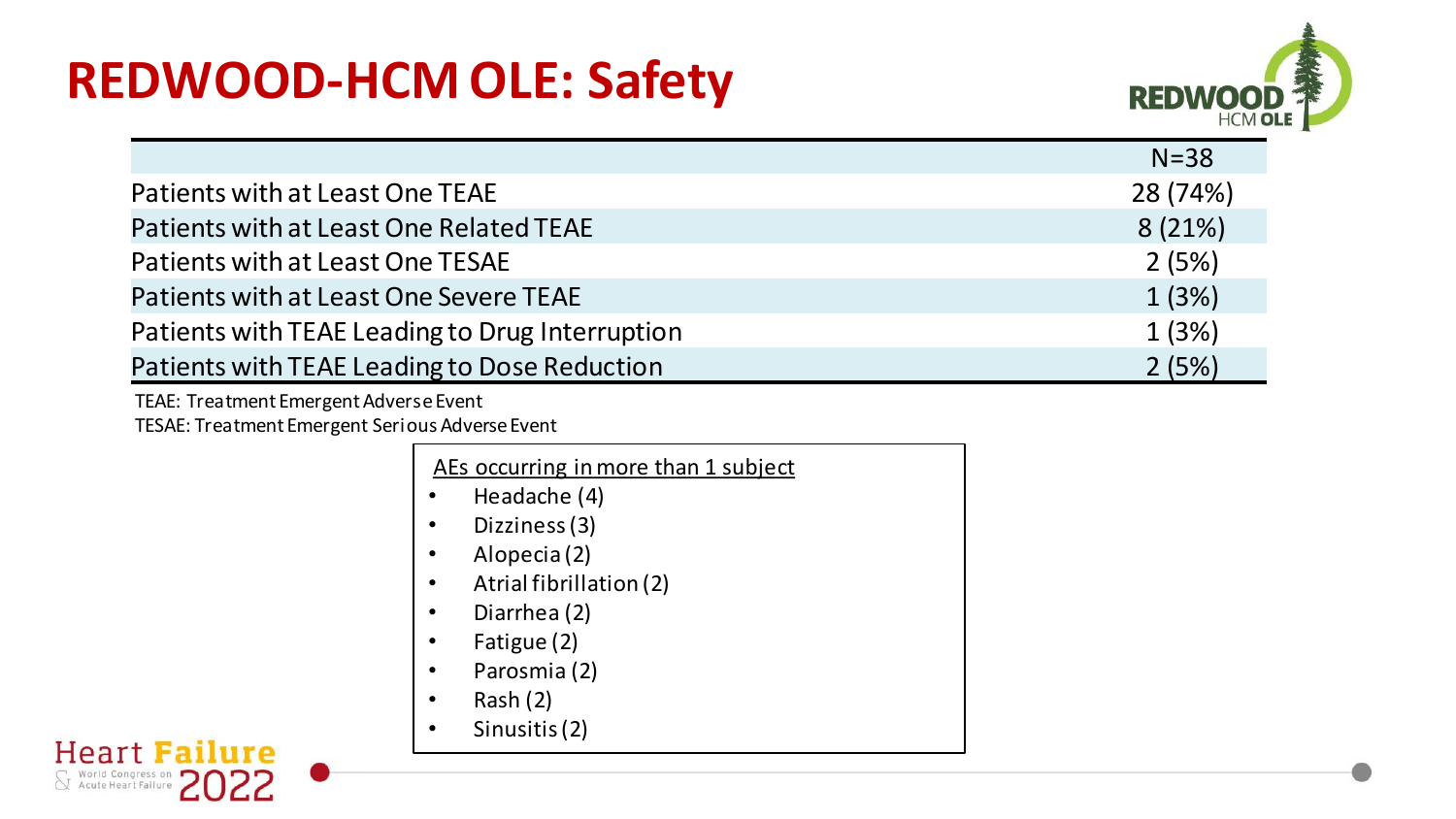## **REDWOOD-HCM OLE: Safety**

#### **Subject with LVEF < 50% and TESAE**

History of alcohol induced atrial fibrillation prior to study with reduced LVEF <50%

- → On *aficamten* 15 mg, recurrent episode of alcohol induced atrial fibrillation with similar reduction of LVEF to 47% → *aficamten*  **down-titrated**
- → Subsequently had a failed cardioversion →*aficamten* **interruption**
- → Patient now back in sinus rhythm on amiodarone, abstinent from alcohol, LVEF 60% with evidence of obstruction and has **restarted**  *aficamten* **at 5 mg**

#### **Subject with temporary down-titration**

Investigator was concerned about QTc prolongation in a subject with abnormal baseline EKG

- → **Temporary** *aficamten* **down-titration** pending core-lab QTc interpretation
- → Confirmed that the QTc was normal, and *aficamten* was subsequently increased

#### **Subject with Severe TESAE**

- $\rightarrow$  Altered mental status prior to planned cardioversion for atrial fibrillation on DOAC, leading to hospitalization  $\rightarrow$  MRI showed presumed embolic stroke
- $\rightarrow$  Subsequently diagnosed with congenital cardiac abnormality (secundum atrial septal defect)
- → No *aficamten* down-titration or interruption